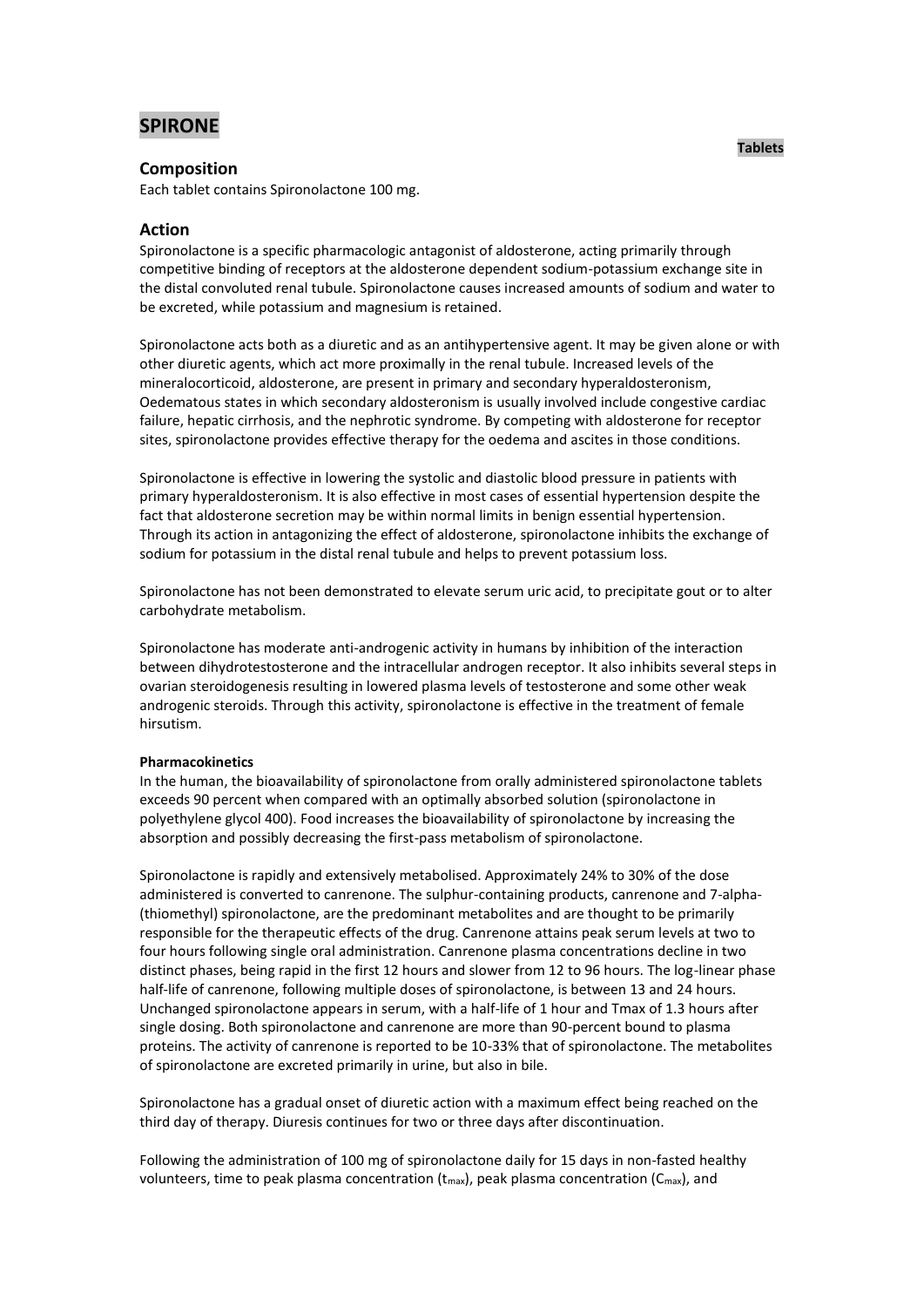elimination half-life ( $t_{1/2}$ ) for spironolactone is 2.6 hours, 80 ng/mL, and approximately 1.4 hours, respectively. For the 7-alpha-(thiomethyl) spironolactone and canrenone metabolites, t<sub>max</sub> was 3.2 hours and 4.3 hours,  $C_{\text{max}}$  was 391 ng/mL and 181 ng/mL, and  $t_{1/2}$  was 13.8 hours and 16.5 hours, respectively.

### **Indications**

### **Congestive Heart Failure**

For the management of edema and sodium retention when the patient is only partially responsive to, or intolerant of, other therapeutic measures. Spirone is also indicated for patients with congestive heart failure taking digitals, when other therapies are considered inappropriate.

### **Hepatic Cirrhosis with Ascites and Oedema**

Cirrhosis of the liver accompanied by Edema and / or Ascites Aldosterone levels may be exceptionally high in this condition, Spironolactone is indicated for maintenance therapy, together with bed rest and the restriction of fluid and sodium.

### **Nephrotic syndrome**

For nephrotic patients when treatment of the underlying disease, restriction of fluid and sodium intake, and the use of other diuretics fail to provide an adequate response.

### **Essential hypertension**

Usually in combination with other drugs, Spirone is indicated for patients who cannot be treated adequately with other agents, or for whom other agents are considered inappropriate.

### **Primary Hyperaldosteronism**

Establishing the diagnosis of primary hyperaldosteronism by therapeutic trial. Short-term preoperative treatment of patients with primary hyperaldosteronism. Long-term maintenance therapy for patients with discrete aldosterone-producing adrenal adenomas who are judged to be poor operative risks, or who decline surgery.

Long-term maintenance therapy for patients with bilateral micro- or macronodular adrenal hyperplasia (idiopathic hyperaldosteronism).

### **Hypokalemia**

For the treatment of patients with hypokalemia, when other measures are considered in appropriate or inadequate.

Spirone is also indicated for the prophylaxis of hypokalemia in patients taking digitalis, when other measures are considered inadequate or in appropriate.

### **Hirsutism in Females**

Spironolactone is effective in the treatment of females with hirsutism, an androgen-related increase in facial and body hair. A reduction in hair growth, hair shaft diameter and hair pigmentation is seen.

# **Contraindications**

Spironolactone is contraindicated for patients with anuria, acute renal insufficiency, significant impairment of renal excretory function, or hyperkalemia.

### **Warnings**

Potassium supplementation, either in the form of medication or as a diet rich in potassium, should not ordinarily be given in association with Spironolactone therapy. Excessive potassium intake may cause hyperkalemia in patients receiving Spironolactone. Spironolactone should not be administered concurrently with other potassium- sparing diuretics.

Spironolactone, when used with angiotensin converting Enzyme (ACE) inhibitors, even in the presence of a diuretic, has been associated with severe hyperkalemia. Extreme caution should be exercised when Spironolactone is given concomitantly with ACE inhibitors.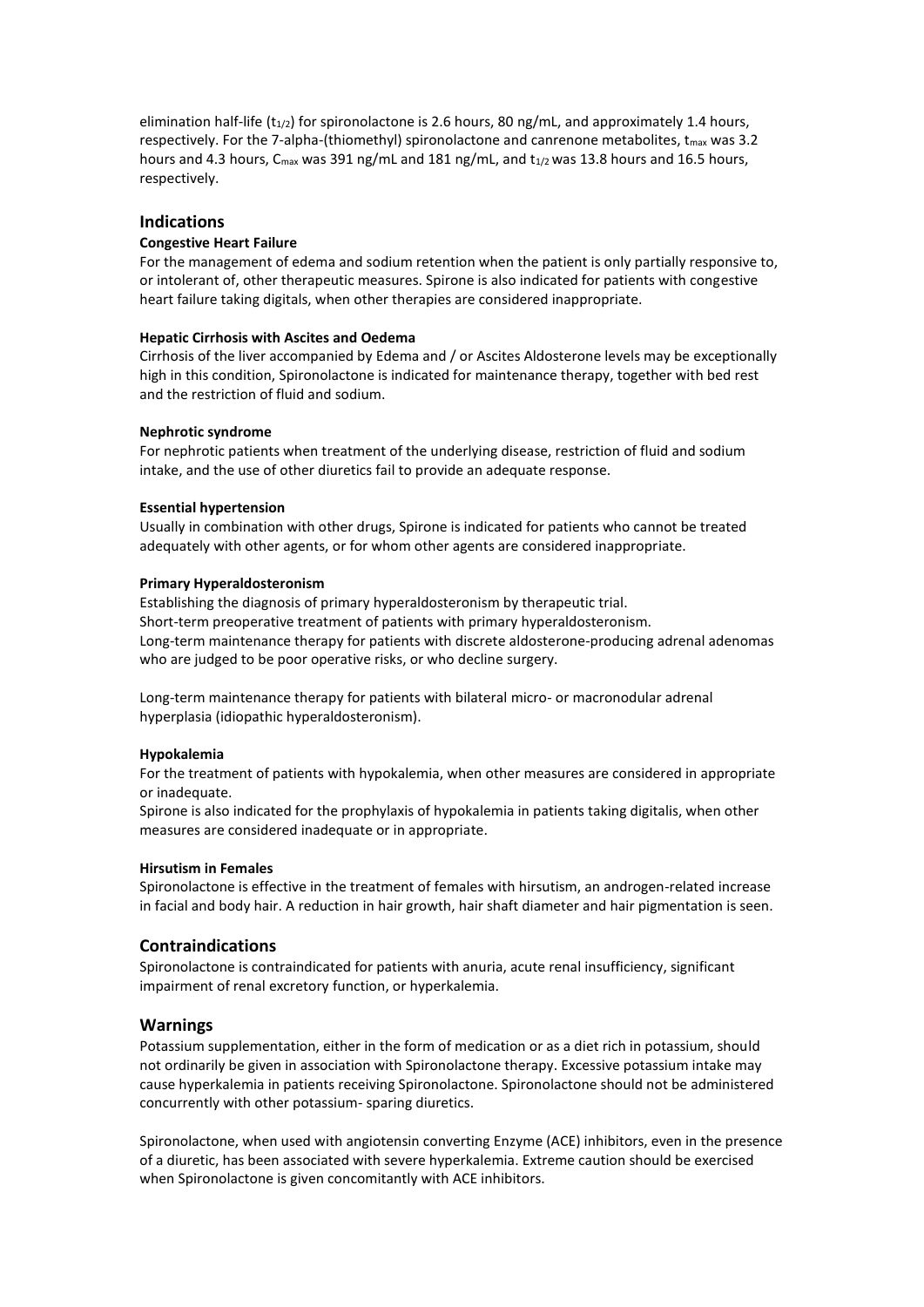Spironolactone has been shown to be tumorigenic in chronic toxicity studies performed on rats.

### **Pregnancy**

### *Category C*

Animal reproduction studies have shown an adverse effect on the fetus and there are no adequate and well-controlled studies in humans, but potential benefits may warrant use of the drug in pregnant women despite potential risks.

### **Nursing Mothers**

Canrenone, a metabolite of Spironolactone, appears in breast milk. If use of the drug is deemed essential, an alternative method of infant feeding should be instituted.

# **Adverse Reactions**

Gynecomastia may develop in association with the use of Spironolactone, and physicians should be alert to its possible onset. A few cases of agranulocytosis have been reported in patients taking Spironolactone.

Other adverse reactions that have been reported in association with Spironolactone are gastrointestinal symptoms including cramps and diarrhea, drowsiness, lethargy, headache and mental confusion, drug fever, ataxia, maculopapular or erythematous cutaneous eruptions, urticaria, inability to achieve or maintain erection, irregular menses or amenorrhea, postmenopausal bleeding, hirsutism and deepening of the voice, gastric bleeding, ulceration, gastritis and vomiting.

Adverse Reactions are usually reversible upon discontinuation of the drug.

### **Precautions**

Because of the diuretic action of Spironolactone, patients should be carefully evaluated for possible disturbances of fluid and electrolyte balance. Hyperkalemia may occur in patients with impaired renal function or excessive potassium intake, and can cause cardiac irregularities that may be fatal. Consequently, no potassium supplement should ordinarily be given with Spironolactone. Hyperkalemia can be treated promptly by the rapid intravenous administration of glucose (20-50 %) and regular insulin, using 0.25-0.5 units of insulin per gram of glucose. This is a temporary measure, to be repeated as required. Spironolactone should be discontinued and potassium intake (including dietary potassium) restricted.

Reversible hyperchloremic metabolic acidosis, usually in association with hyperkalemia, has been reported in some patients with decompensated hepatic cirrhosis, even in the presence of normal renal function.

Hyponatremia, manifested by dryness of the -month, thirst, lethargy and drowsiness, and confirmed by a low serum sodium level, may be caused or aggravated, especially when Spironolactone is administered in combination with other diuretics. Spironolactone therapy may cause a transient elevation of blood urea nitrogen (BUN), especially in patients with Preexisting renal impairment. May cause mild acidosis.

### **Drug Interactions**

*Spironolactone\Antihypertensives* Antihypertensive effects may be potentiated when used concurrently.

*Spironolactone\Potassium-containing Preparations*

Concurrent administration tends to promote serum potassium accumulation with possible resultant hyperkalemia, especially in patients with renal insufficiency. This effect is because of the potassium-sparing nature of Spironolactone.

*Spironolactone\Lithium Salts*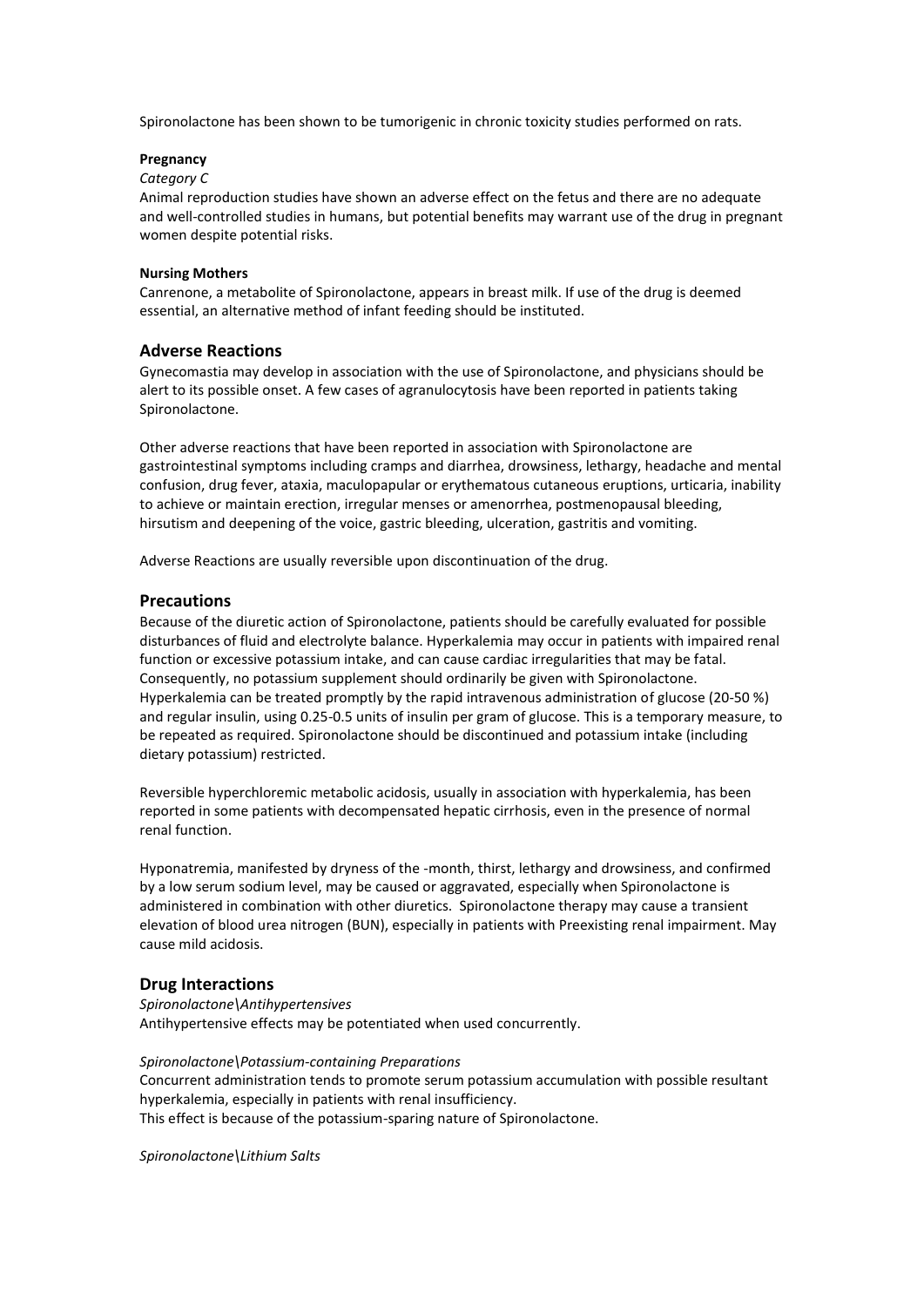Concurrent use is not recommended, as it may provoke lithium toxicity because of reduced renal clearance.

### *Spironolactone\Noradrenaline*

Spironolactone decreases vascular responsiveness to noradrenaline. Caution is recommended if local or general anesthesia is required in patients receiving this drug.

#### *Spironolactone\ACE Inhibitors\Indomethacin*

Concomitant administration of potassium-sparing diuretics with ACE inhibitors or indomethacin has been associated with severe hyperkalemia.

#### *Spironolactone\Digoxin*

Spironolactone has been shown to increase the half-life of digoxin. This may result in increased serum digoxin levels and subsequent digitalis toxicity. It may be necessary to reduce the maintenance and digitalization doses when Spironolactone is administered, and patients should be carefully monitored to avoid over digitalization or under-digitalization.

### **Dosage and Administration**

### **Congestive heart Failure, Hepatic Cirrhosis and nephritic Syndrome**  *Adults*

An initial daily dosage of 100 mg, in either single or divided doses, is recommended. The daily dosage may range from 25-200 mg.

When given as the sole agent for diuresis, Spirone should be continued for at least 5 days at the initial dosage level, after which it may be adjusted to the optimal therapeutic or maintenance level.

If, after 5 days, an adequate diuretic response to Spironolactone has not occurred, a second diuretic, which acts more proximally in the renal tubule, may be added to the regimen. Because of the additive effect of Spirone when administered concurrently with such diuretics, enhanced diuresis usually begins on the first day of combined treatment. Combined therapy is indicated when more rapid diuresis is desired. The dosage of Spirone should remain unchanged when other diuretic therapy is added.

### *Children*

The recommended daily dosage is 3-mg\kg body weight, in either single or divided doses.

#### **Essential Hypertension**

For adults, an initial daily dosage of 50-100 mg, in divided doses, is recommended. Treatment should be continued for at least 2 weeks, since the maximum response may not occur before this time. Subsequently, dosage should be adjusted according to the response of the patient.

#### **Primary Hyperaldosteronism**

Spirone may be employed as an initial diagnostic measure to provide presumptive evidence of primary hyperaldosteronism while patients are on normal diets.

*Long Test*: Spironolactone is administered at a daily dosage of 400 mg for three to four weeks. Correction of hypokalemia and hypertension provides presumptive evidence for the diagnosis of primary hyperaldosteronism.

*Short Test*: Spironolactone is administered at a daily dosage of 400 mg for four days. If serum potassium increases during spironolactone administration but drops when spironolactone is discontinued, a presumptive diagnosis of primary hyperaldosteronism should be considered.

After the diagnosis of hyperaldosteronism has been established by more definitive testing procedures, Spirone may be administered in daily doses of 100-400 mg, in preparation for surgery. For patients who are considered unsuitable for surgery, Spirone may be employed for long-term maintenance therapy at the lowest effective dosage determined for the individual patient.